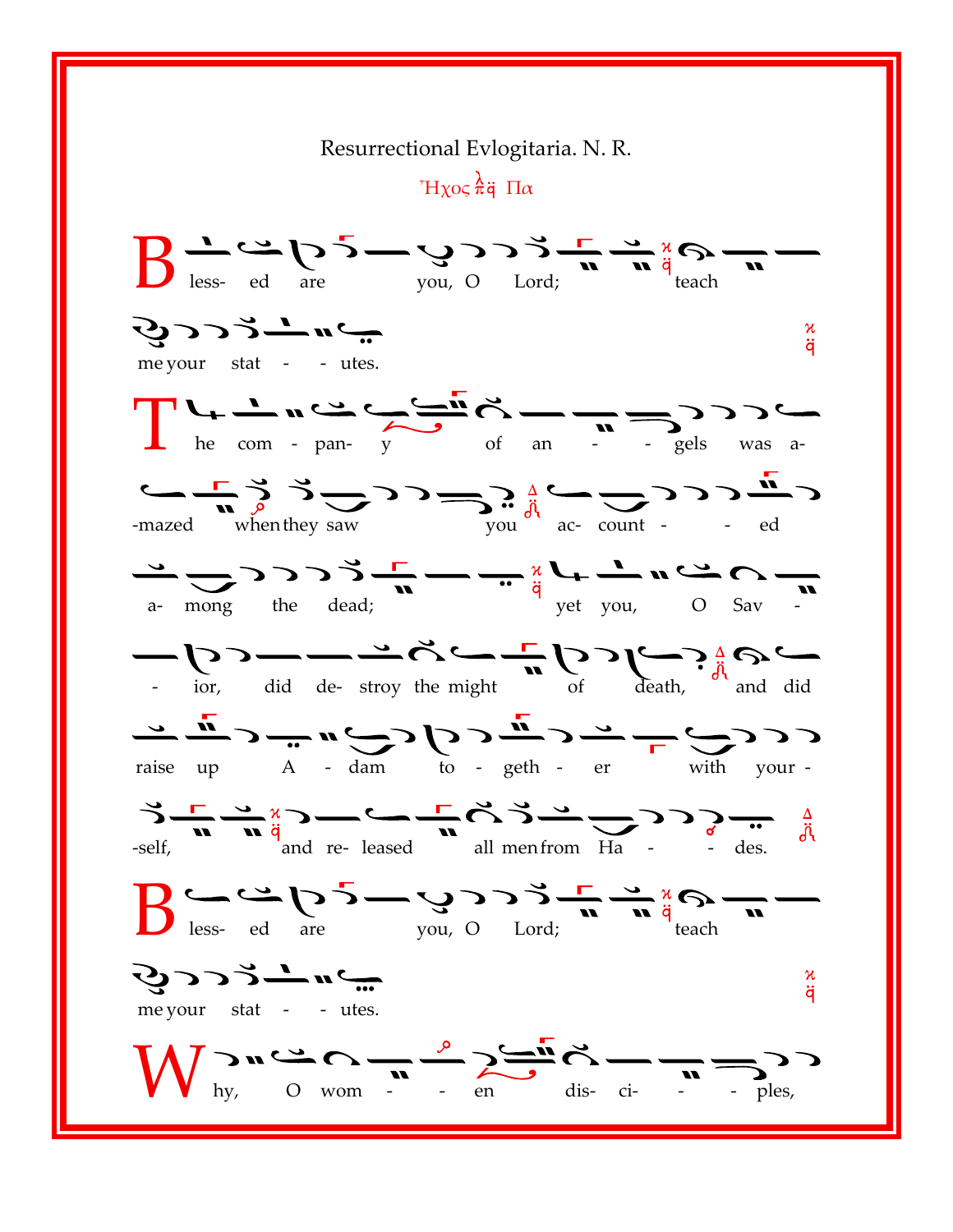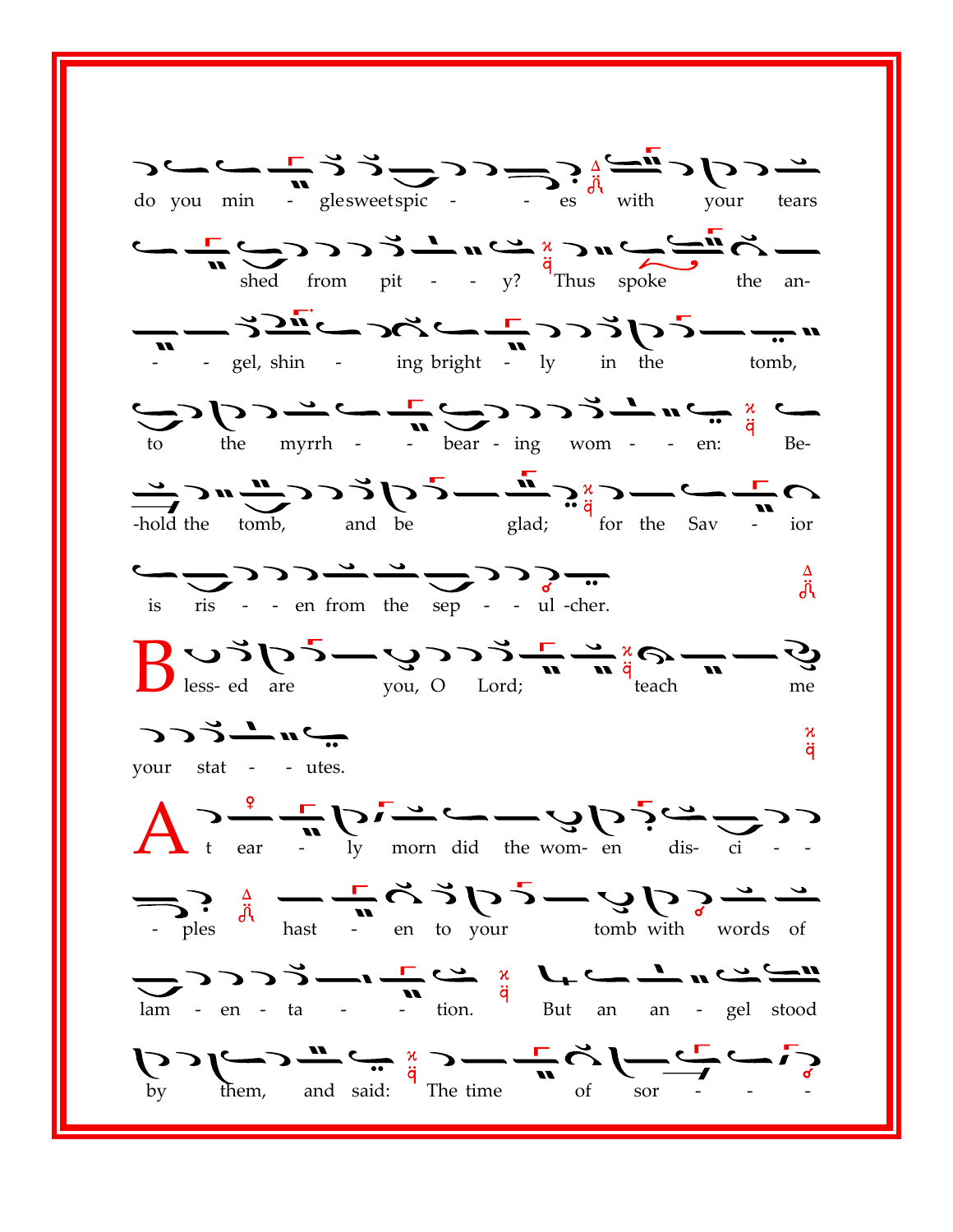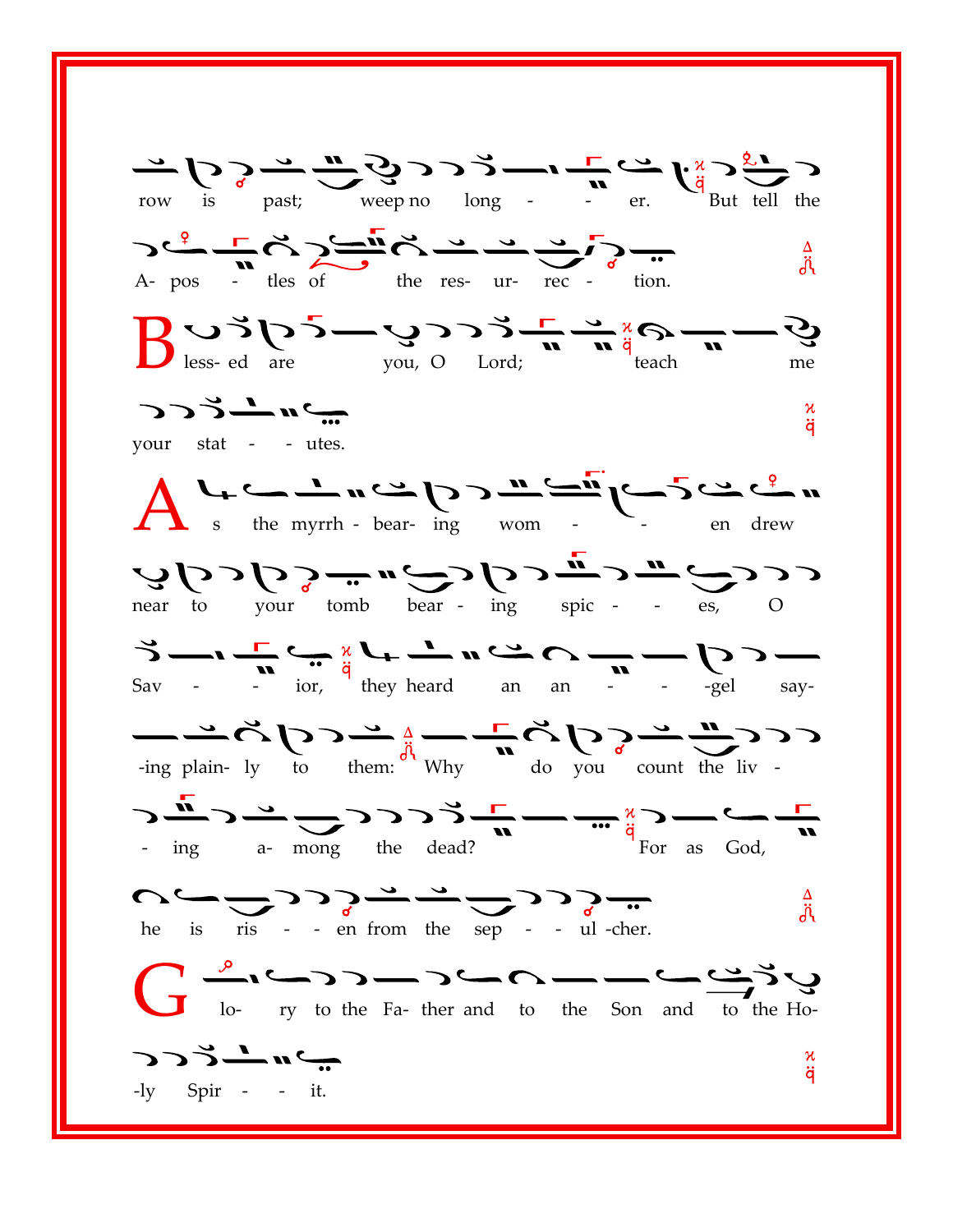$\sum_{e}$  wor - ship the Fa  $5 \times 5 = 5$  on  $2 \times 5 = 5$  and the Ho - ly Spir- $\frac{1}{\sqrt{n}}\sum_{i=1}^{n} \frac{1}{i} \sum_{i=1}^{n} \frac{1}{i} \sum_{j=1}^{n} \frac{1}{i} \sum_{j=1}^{n} \frac{1}{i} \sum_{j=1}^{n} \frac{1}{i} \sum_{j=1}^{n} \frac{1}{i} \sum_{j=1}^{n} \frac{1}{i} \sum_{j=1}^{n} \frac{1}{i} \sum_{j=1}^{n} \frac{1}{i} \sum_{j=1}^{n} \frac{1}{i} \sum_{j=1}^{n} \frac{1}{i} \sum_{j=1}^{n} \frac{1}{i} \sum_{j=1}$  $\sum_{\text{in}}$   $\sum_{\text{ess}}$   $\sum_{\text{in}}$   $\sum_{\text{in}}$   $\sum_{\text{in}}$   $\sum_{\text{out}}$   $\sum_{\text{out}}$   $\sum_{\text{out}}$   $\sum_{\text{with}}$   $\sum_{\text{the}}$  $\sum_{\text{Se- ra - phim:}}$   $\sum_{\text{m}}$   $\sum_{\text{m}}$   $\sum_{\text{m}}$   $\sum_{\text{q}}$   $\sum_{\text{Ho- ly, ho}}$   $\sum_{\text{p}}$   $\sum_{\text{p}}$   $\sum_{\text{p}}$   $\sum_{\text{p}}$   $\sum_{\text{p}}$   $\sum_{\text{p}}$  $\sum \frac{1}{y}$  are you,  $\frac{\Delta}{d\lambda}$  $B - 0$  of  $\sum$  of  $\sum$  of  $\sum$  of  $\sum$  of  $\sum$  of  $\sum$  of  $\sum$  of  $\sum$  of  $\sum$  of  $\sum$  of  $\sum$  of  $\sum$  of  $\sum$  of  $\sum$  of  $\sum$  of  $\sum$  of  $\sum$  of  $\sum$  of  $\sum$  of  $\sum$  of  $\sum$  of  $\sum$  of  $\sum$  of  $\sum$  of  $\sum$  of  $\sum$  of  $\sum$ マンシーニ κ ä -es.  $A$  - men.  $\sum_{n}$  that you,  $\sum_{n}$  vir  $\sum_{n}$   $\sum_{n}$  bore the Given  $\sum_{\text{of the of } \text{Life}} m \sum_{\text{Ad}} \sum \sum_{\text{am}} \sum_{\text{you}} m \sum_{\text{re-deemed from } \sin, m} \sum_{\text{cm}} \sum_{\text{at}} \frac{m}{q}$ and to Eve  $\frac{1}{\sqrt{n}}$   $\frac{1}{\sqrt{2}}$   $\frac{1}{\sqrt{2}}$   $\frac{1}{\sqrt{2}}$   $\frac{1}{\sqrt{2}}$   $\frac{1}{\sqrt{2}}$   $\frac{1}{\sqrt{2}}$   $\frac{1}{\sqrt{2}}$   $\frac{1}{\sqrt{2}}$   $\frac{1}{\sqrt{2}}$   $\frac{1}{\sqrt{2}}$   $\frac{1}{\sqrt{2}}$   $\frac{1}{\sqrt{2}}$   $\frac{1}{\sqrt{2}}$   $\frac{1}{\sqrt{2}}$   $\frac{1}{\sqrt{2}}$   $\frac$ and to Eve  $\sum_{\text{row;}} \frac{1}{\sqrt{1-\frac{1}{n}}} \sum_{\text{when } n} \sum_{\text{when } n} \sum_{\text{on } n} \sum_{n} \sum_{\text{form } n} \sum_{n} \sum_{\text{when } n} \sum_{\text{when } n} \sum_{\text{when } n} \sum_{n} \sum_{\text{then } n} \sum_{\text{then } n} \sum_{\text{then } n} \sum_{\text{then } n} \sum_{\text{then } n} \sum_{\text{then } n} \sum_{\text{then } n} \sum_{\text{then } n} \sum_{\text{then } n} \sum_{\text{then } n} \sum_{\text{then } n}$